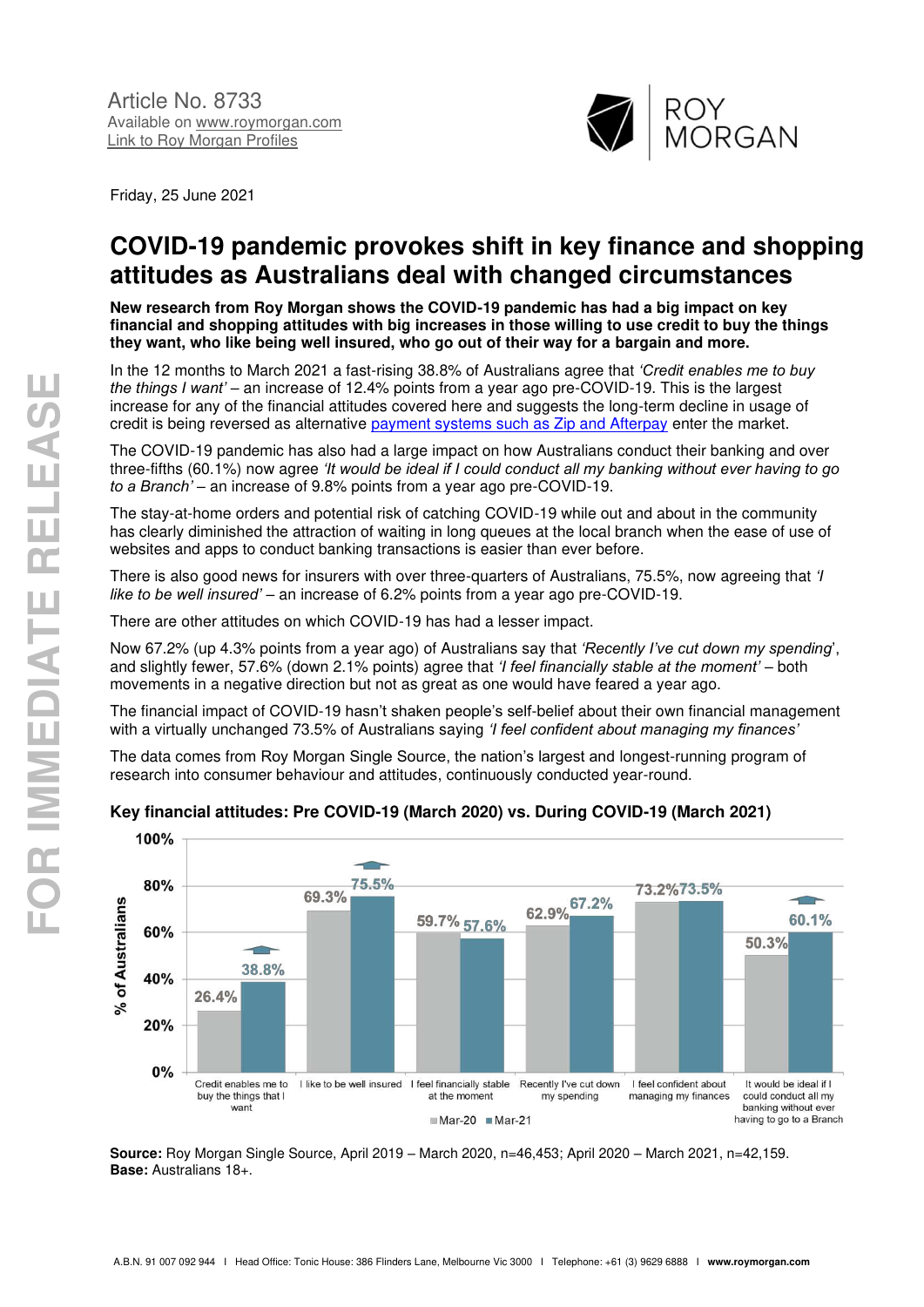# **Compared to pre-COVID, Australians are more likely to search for a bargain and try out new brands.**

COVID-19 has clearly had an impact on Australians' attitudes towards how they shop, and none bigger than increasing the bargain-hunting instincts of many. Now a clear majority of 56% of Australians say *'I'll go out of my way in search of a bargain'* – an increase of 11.9% points from a year ago pre-COVID-19.

From a low base there are now 18.2% who claim they were *'born to shop'*, an increase of 7.5% points on a year ago pre-COVID-19. The strong retail sales figures over the last year since the introduction of the \$89 billion JobKeeper wage subsidy, the increased JobSeeker rate and the \$36 billion superannuation withdrawal program have powered ABS retail sales figures to record highs since May 2019.

The latest [ABS Retail Sales figures for April 2021](https://www.abs.gov.au/statistics/industry/retail-and-wholesale-trade/retail-trade-australia/apr-2021) showed retail sales at a record high of over \$31 billion – or more than \$1 billion per day.

Australians are also increasingly looking for new brands with 56.6%, up 5.7% points, saying *'I am always ready to try new and different products'* although also being more cost-conscious than prior to the pandemic with nearly half, 44.7% (up 5.9% points) saying *'I buy more store's own products than well*-*known brands'*.

#### 100% 80%  $64.1\%$ <sup>68.3%</sup> 65.9% 65.5% of Australians 56.6% 56.0% 60% 52.5% 50.9% 47.6% 44.7% 41.5% 42.2% 44.1% 38.8% 40%  $\approx$  $\overline{\phantom{a}}$ 18.2%  $20%$ 10.7%  $0%$ I was born to shop I enjoy grocery I have favourite I am always ready I'll go out of my way I buy more store's I trust well known Expensive own products than brands better than restaurants are not brands for most in search of a to try new and shopping things I buy and I<br>tend to stick to different products bargain well known brands the stores' own worth the money them Mar-20 Mar-21

# **Key shopping attitudes: Pre COVID-19 (March 2020) vs. During COVID-19 (March 2021)**

**Source:** Roy Morgan Single Source, April 2019 – March 2020, n=46,453; April 2020 – March 2021, n=42,159. **Base:** Australians 18+.

# **The COVID-19 pandemic has had a huge impact on our lives over the last year-and-a-half and some of the changes to the way we think and act are set to prove enduring – including the way we deal with financial decisions and how we shop says Roy Morgan CEO, Michele Levine**:

*"The COVID*-19 pandemic provided a huge shock to the Australian economy and way of life in early 2020 and these effects continue to linger on with attitudes to many financial questions and shopping behaviours still changing.

*"*Now over three-*quarters of Australians (75.5%) said they 'like to be well insured' –* up significantly by 6.2% points compared to pre-pandemic. The way Australians conduct their banking has also *been heavily impacted with 60.1% saying 'It* would be ideal if I could conduct all my banking *without ever having to go to a branch' –* up nearly 10% points in only a year.

*"The desire to conduct all financial affairs without heading into a branch has been a long*developing trend which COVID-19 has accelerated as banking by website and app becomes increasingly the norm.

*"However, perhaps the most interesting trend over the past year has been the sharp increase in those Australians saying that 'Credit enables me to buy the things that I want' –* now at 38.8% (up a large 12.4% points on pre-pandemic).